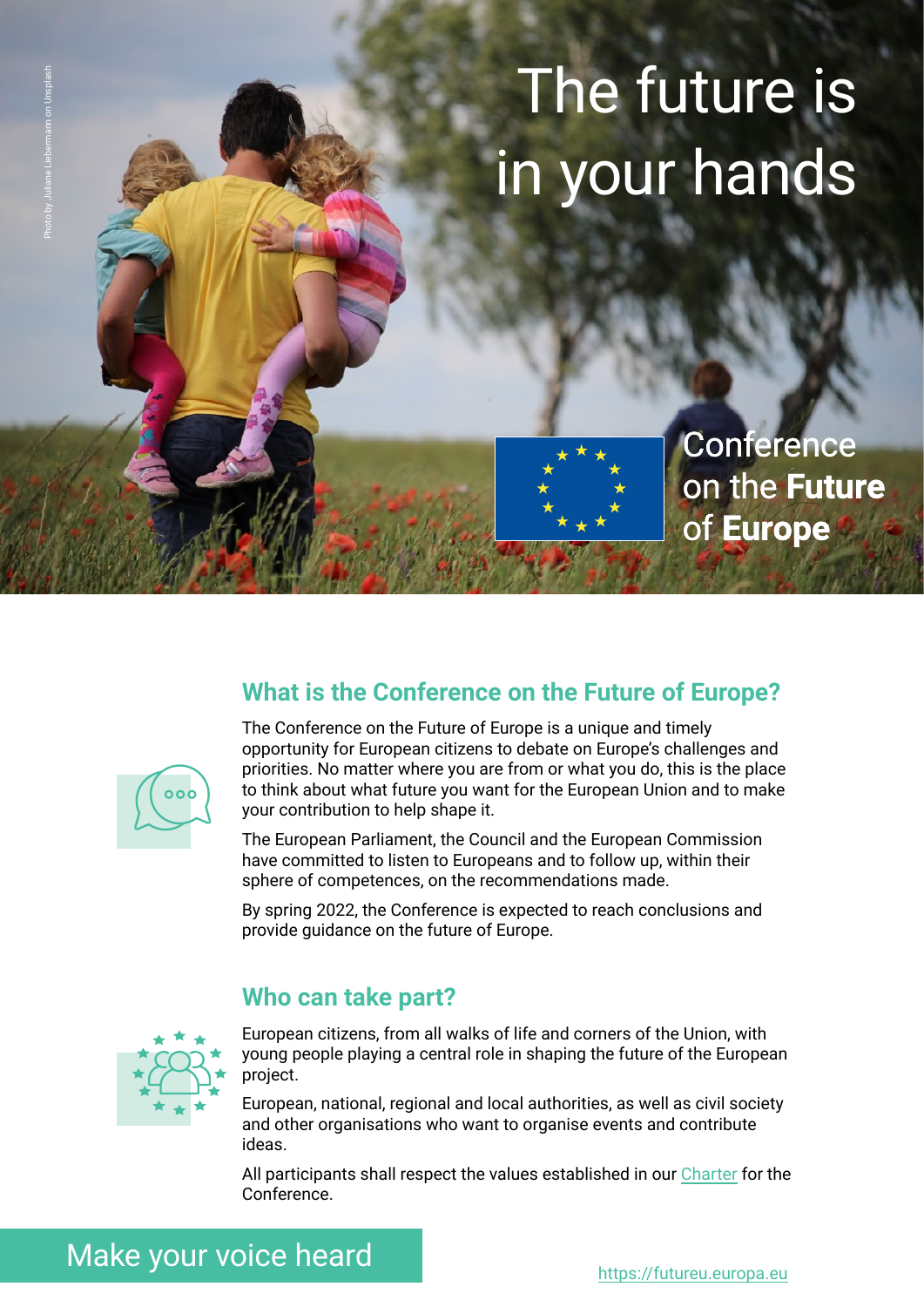## **Which are the components of the Conference?**

**Multilingual digital platform** - will be the place for citizens to share ideas and send online submissions. They will be collected, analysed and published throughout the Conference;

Decentralised events - Online, in-person<sup>1</sup> and hybrid events held by people and organisations as well as national, regional and local authorities across Europe;

**European citizens' panels** - will discuss different topics, based on the input provided by citizens through the digital platform. These panels will be representative in terms of geographic origin, gender, age, socioeconomic background and/or level of education;

**Conference Plenaries** - will ensure that the recommendations from the national and European citizens' panels, grouped by themes, are debated without a predetermined outcome and without limiting the scope to pre-defined policy areas.

The Conference Plenary will be composed of representatives from the European Parliament, the Council and the European Commission, as well as representatives from all national Parliaments, on an equal footing and citizens.

The Committee of the Regions and the Economic and Social Committee, the social partners, and civil society will also be represented.

The High Representative of the Union for Foreign Affairs and Security Policy will be associated when the international role of the EU is discussed.

The Executive Board will draw and publish the conclusions of the Conference Plenary.

# **What is the role of this digital platform?**



The digital platform is the hub of the Conference: it is your way to get involved and speak up at the Conference. Here you can share your thoughts on Europe and the changes which need to happen, see what others have to say, find events near you, organise your own event and follow the progress and the outcome of the Conference.

### **How do you have your say?**

Simply choose from the comprehensive range of topics or a topic that matters to you and let the Conference know your opinion. Your ideas will be collected, analysed and published on the platform, throughout the Conference.



This will then feed into the discussions taking place in the European citizens' panels and the Plenaries. A feedback mechanism will ensure that the ideas expressed during the Conference events result in concrete recommendations for EU action.

The final outcomes of the Conference will be presented in a report to the Presidents of the European Parliament, Council and Commission. The three institutions will examine swiftly how to follow up effectively to this report, each within their own sphere of competences and in accordance with the Treaties.

<sup>1</sup> Depending on the evolution of the coronavirus pandemic and in compliance with any related restrictions.